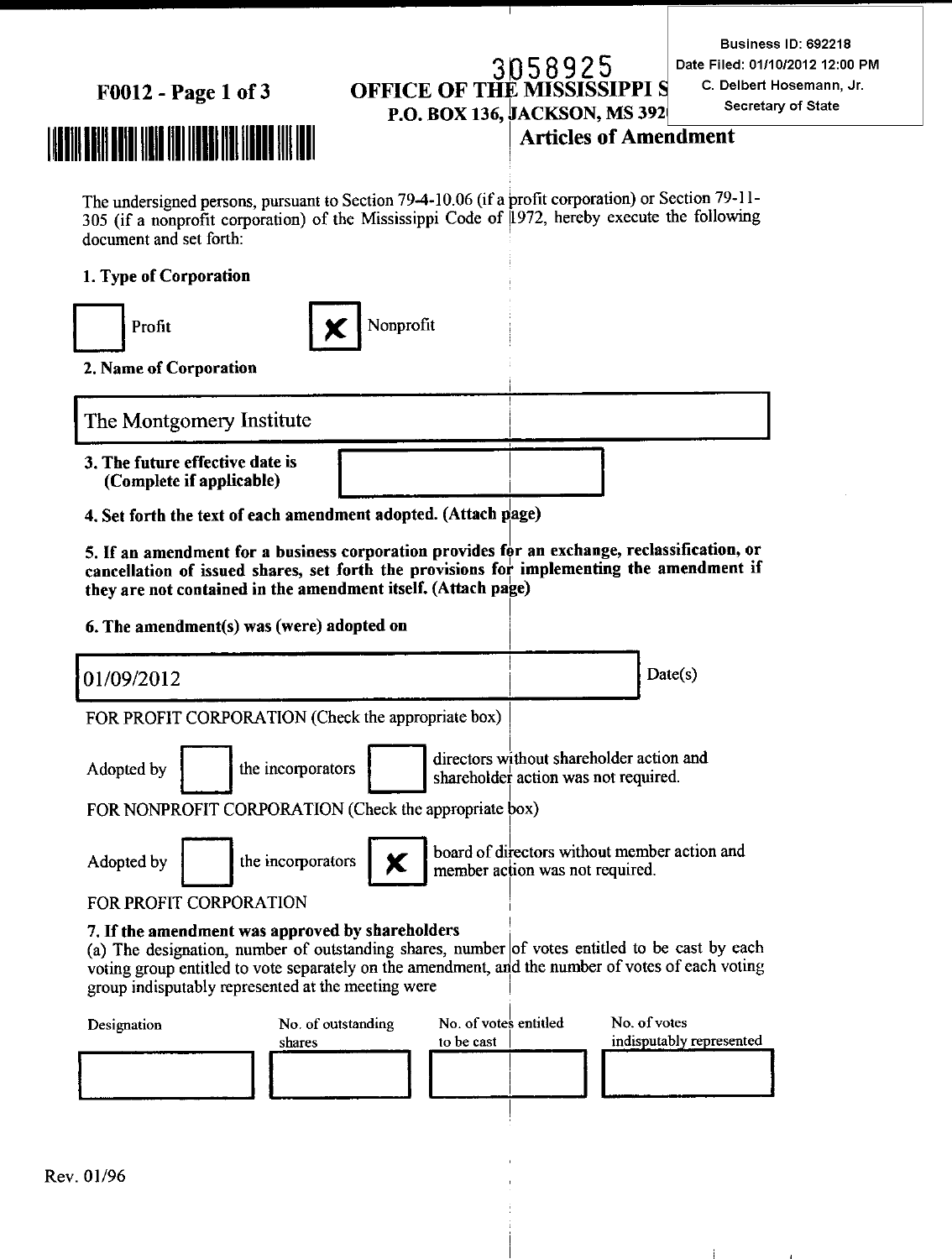3058925

F0012 - Page 2 of 3

#### OFFICE OF THE MISSISSIPPI SECRETARY OF STATE  $(601)$  359-1333 P.O. BOX 136, JACKSON, MS 39205-0136 **Articles of Amendment**

## 



#### (b) EITHER

(i) the total number of votes cast for and against the amendment by each voting group entitled to vote separately on the amendment was



**OR** 

(ii) the total number of undisputed votes cast for the amendment by each voting group was

Voting group

Total no. of undisputed votes cast FOR the plan



and the number of votes cast for the amendment by each voting group was sufficient for approval by that voting group.

#### FOR NONPROFIT CORPORATION

#### 8. If the amendment was approved by the members

(a) The designation, number of memberships outstanding, number of votes entitled to be cast by each class entitled to vote separately on the amendment, and the number of votes of each class indisputably represented at the meeting were

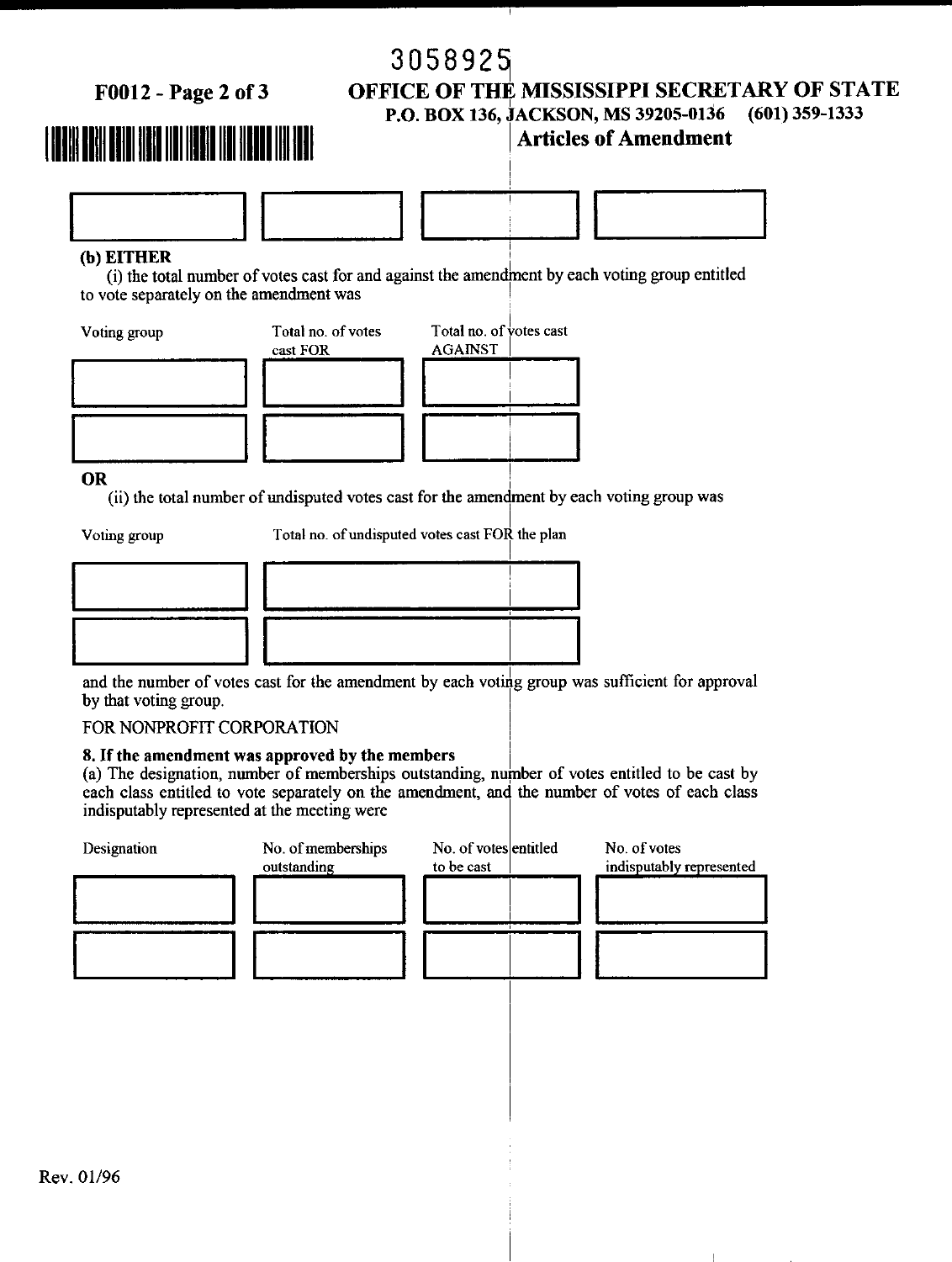F0012 - Page 3 of 3

## 

#### **NSSIPPI SECRETARY OF STATE OFFICE OF**  $(601)$  359-1333 P.O. BOX 136, JACKSON, MS 39205-0136 **Articles of Amendment**

#### (b) EITHER

 $\overline{f}$  (i) the total number of votes cast for and against the amendment by each class entitled to vote separately on the amendment was



#### **OR**

(ii) the total number of undisputed votes cast for the amendment by each class was

Voting class

Total no. of undisputed votes cast FOR the

| amendment |  |
|-----------|--|
|           |  |
|           |  |
|           |  |
|           |  |
|           |  |
|           |  |

and the number of votes cast for the amendment by each voting group was sufficient for approval by that voting group.

| By: | Signature    |                    |       | (Please keep writing within blocks) |
|-----|--------------|--------------------|-------|-------------------------------------|
|     | Printed Name | WILLIAM S CRAWFORD | Title | PRESIDENT                           |
|     |              |                    |       |                                     |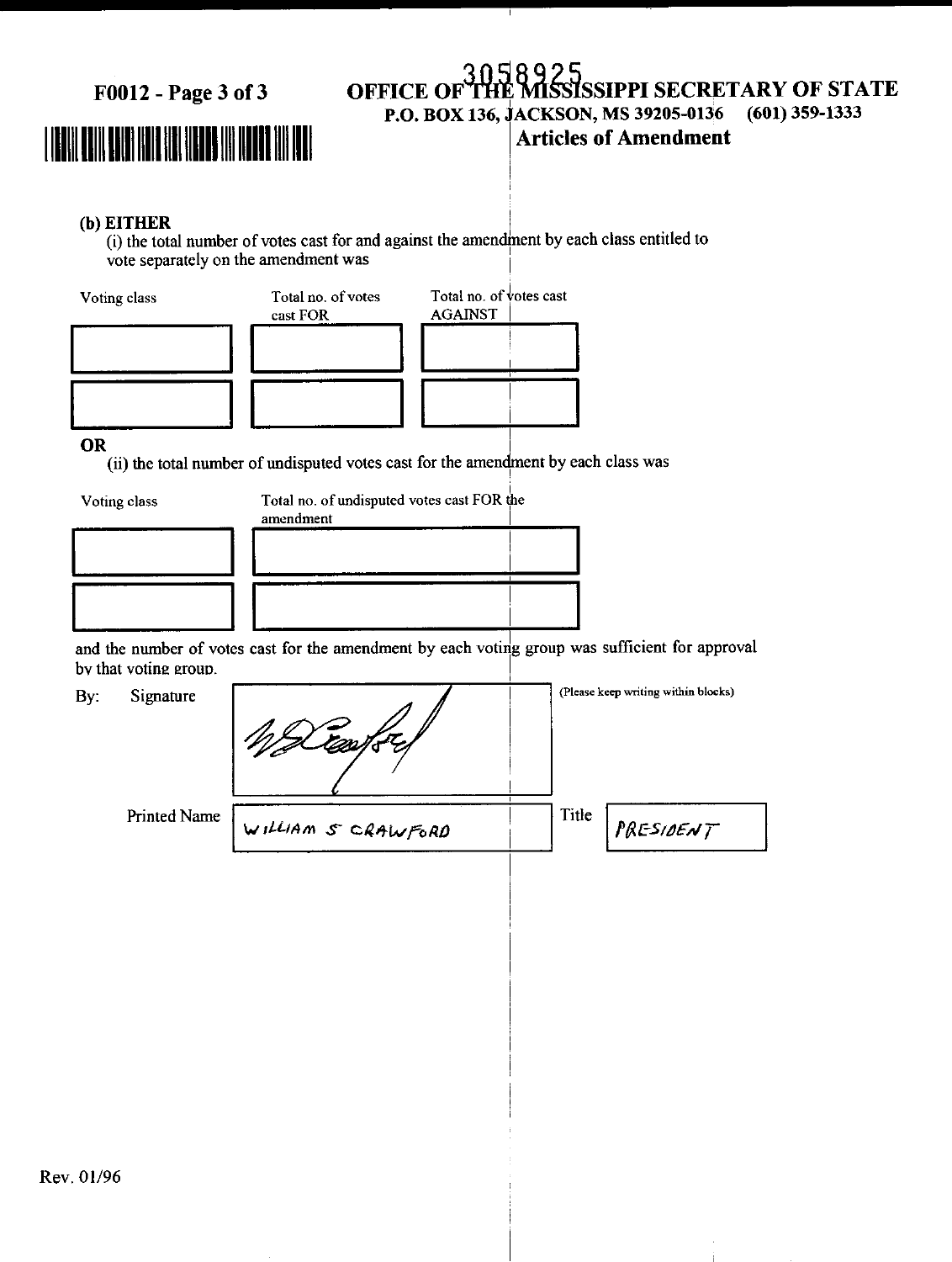### 3058925

#### THE MONTGOMERY INSTITUTE Amendment #1 to the Articles of Incorporation

Adopted January 9, 2012, by a 9 to 0 vote of the Board of Directors

Amend Article IV, Paragraph A, by replacing the language in its entirety with the following:

"The Corporation is a nonprofit corporation organized for the following exclusively charitable, and educational purposes within the meaning of section 501{c)(3) of the Internal Revenue Code of 1986, as amended, or the corresponding provision of any future United States internal revenue law (referred to in these Articles of Incorporation as the "Code"): to educate, train, and inform citizen leaders who will then be able to instigate, nurture, promote, coordinate, and assist in the formation, direction, and execution of undertakings leading to the upbuilding of communities in the eastern portion of Mississippi and western portion of Alabama, with emphasis on activities that revitalize or stabilize low- or moderate-income geographies and distressed or underserved nonmetropolitan middle-income geographies designated by the Board of Governors of the Federal Reserve System, Federal Deposit Insurance Corporation, and Office of the Comptroller of the Currency. In accordance with this purpose, The Montgomery Institute will: train and develop individuals in leadership and workforce skills; promote strategic thinking about and analysis of societal issues for the betterment of the community in the eastern portion of Mississippi and western portion of Alabama; develop and disseminate information designed to promote human infrastructure development in the eastern portion of Mississippi and western portion of Alabama; and acquire, establish, retain and maintain a fund or funds to be held, invested and used exclusively in furtherance of such charitable and educational purposes; and engage in any lawful act or activities related to the foregoing that are consistent with the provisions of section 501 (c)(3) of the Code."

William S. Crawford President C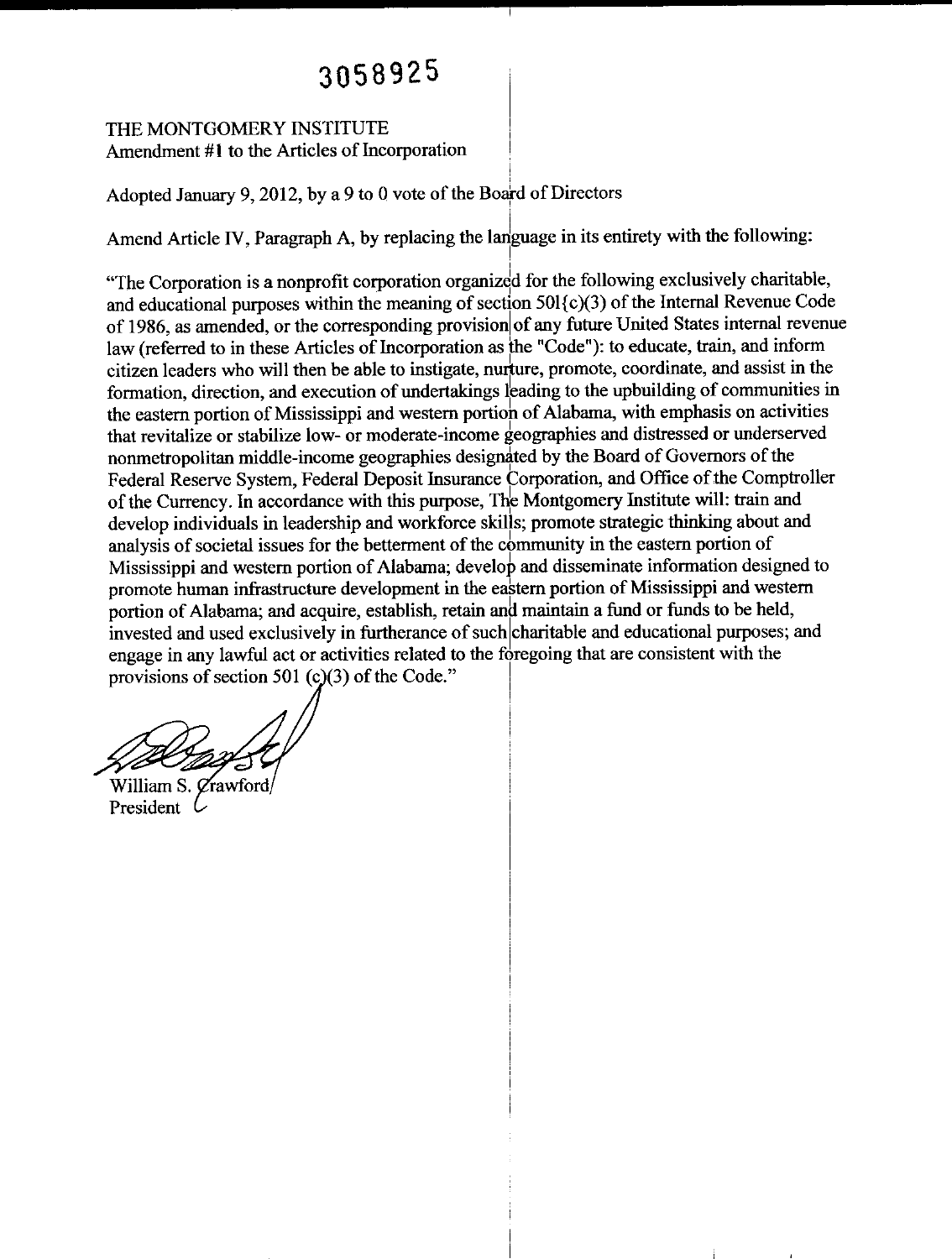

**The Montgomery Institute**<br>*Upbuilding People and Places Sonny's Way* 

**January 9, 2012** 

Mississippi Secretary of State P.O. Box 136 Jackson, MS 39205-0136

 $RE:$ Amendment to Articles of Incorporation, The Montgomery Institute, Corp ID: 0692218

Dear Secretary Hosemann:

The Board of Directors of The Montgomery Institute respectfully submits the attached amendment to our Articles of Incorporation.

A check for \$50 for the amendment fee is included.

Please contact me if you have any questions.

Sincere .<br>William S. C

President

 $\mathbf{I}$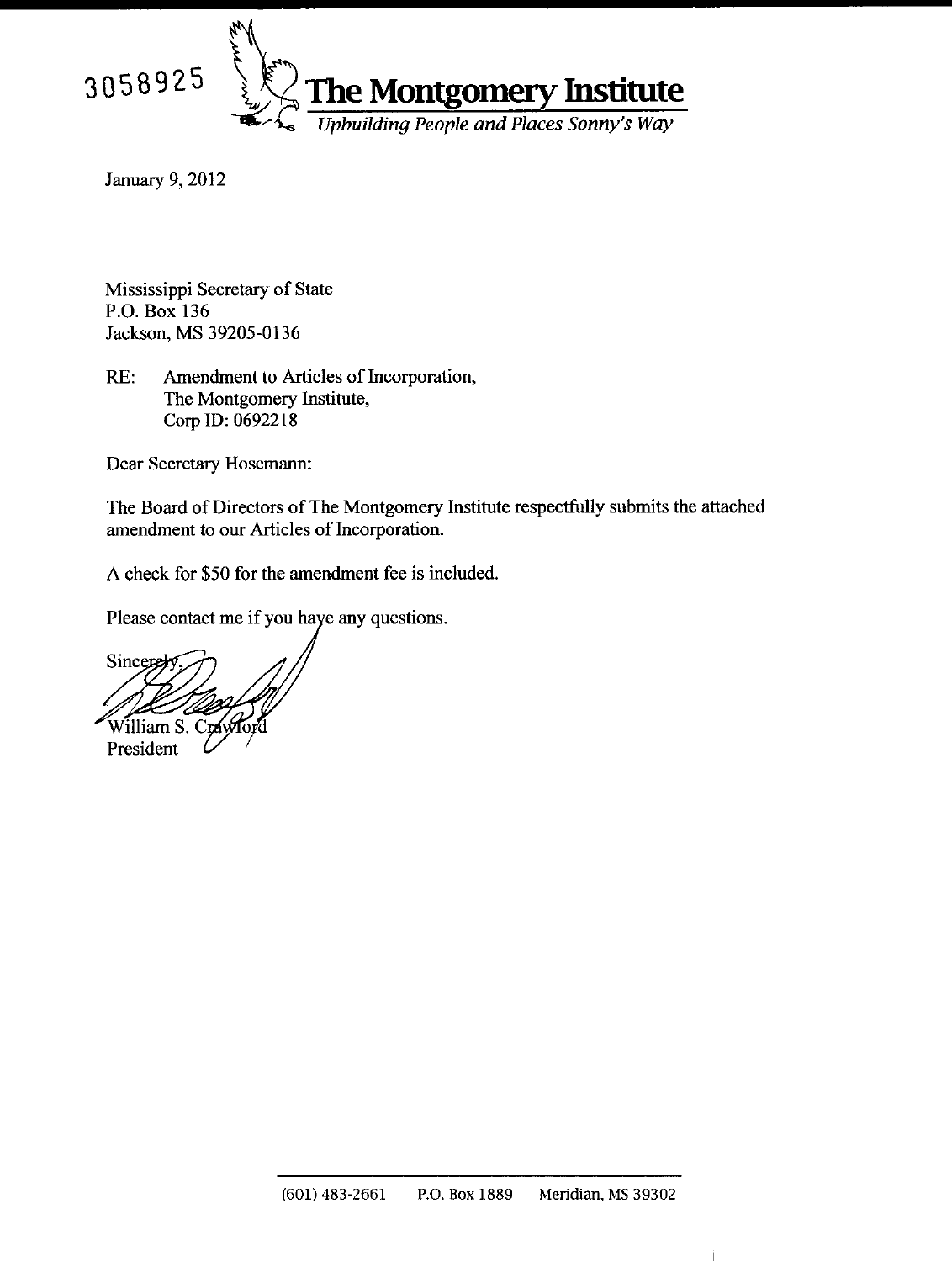# **State of Mississippi**

**Secretary of State's Office Eric Clark** Secretary of State Jackson, Mississippi

MISSISSIPPI CORPORATION INFORMATION SYSTEM

--- -- - - -----

Corporation Name: THE MONTGOMERY INSTITUTE

Corp ID: 0692218 Filed: 09/20/2000 AT 8:00 A. M.

Filing Fee Receipt: \$50.00



SECRETARY OF STATE P.O. Box 136 Jackson, MS 39205 (601) 359-1333

lark

ERIC CLARK Secretary of State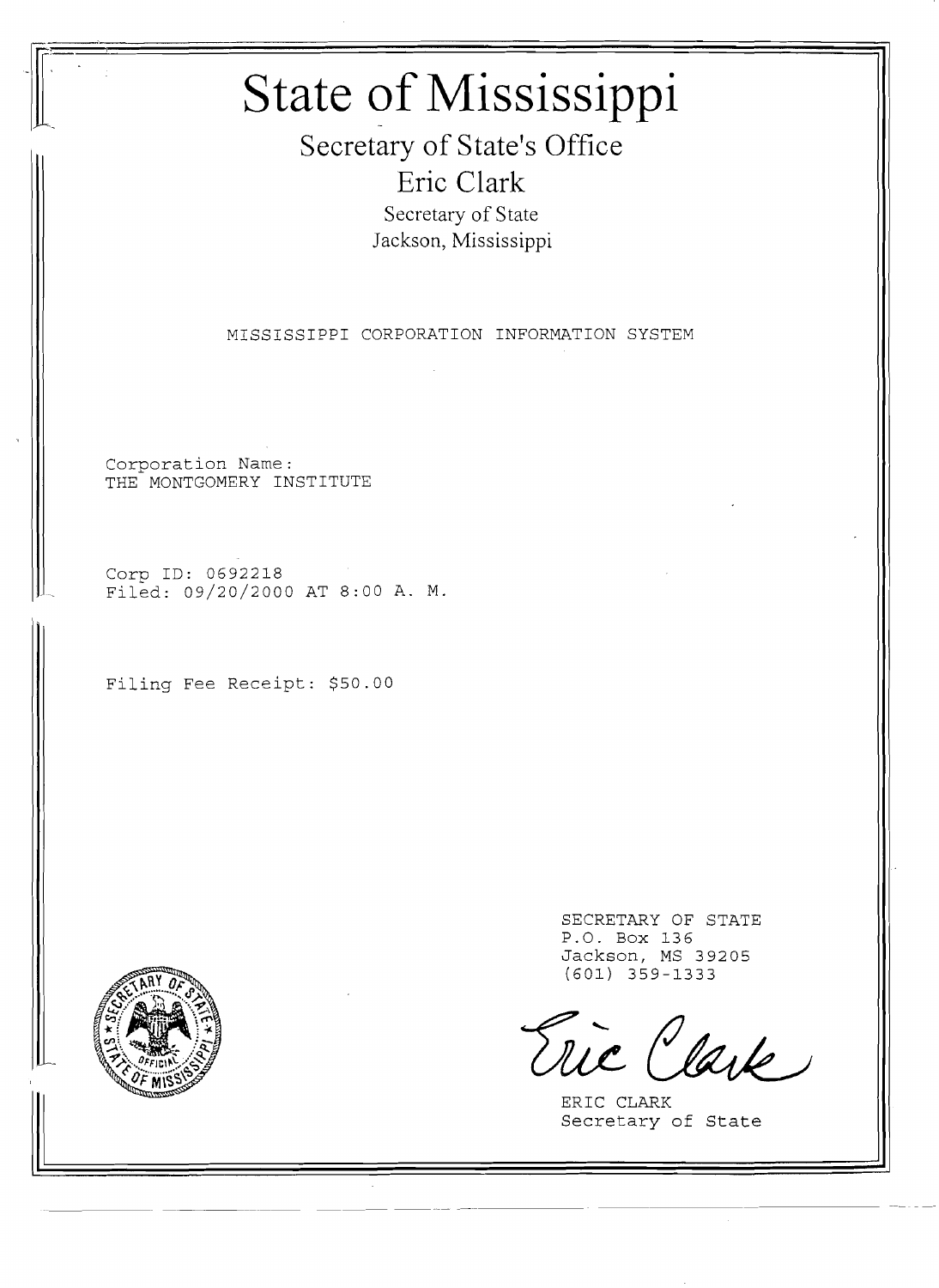11111111111111111111111111111111111111111111111111 Articles of Incorporation

### FOOOI - Page 1 of 2 OFFICE OF THE MISSISSIPPI SECRETARY OF STATE P.O. BOX 136, JACKSON, MS 39205-0136 (601) 359-1333

 $\mathcal O$ 

The undersigned, pursuant to Section 79-4-2.02 (if a profit corporation) or Section 79-11-137 (if a nonprofit corporation) of the Mississippi Code of 1972, hereby executes the following document and sets forth:

#### 1. Type of Corporation

| Profit                  | Nonprofit                                                                                                                                                           |                                                                                                      |
|-------------------------|---------------------------------------------------------------------------------------------------------------------------------------------------------------------|------------------------------------------------------------------------------------------------------|
|                         | 2. Name of the Corporation                                                                                                                                          |                                                                                                      |
|                         | The Montgomery Institute                                                                                                                                            |                                                                                                      |
|                         | 3. The future effective date is<br>(Complete if applicable)                                                                                                         | <b>FILED</b><br>9/20/2000<br><b>ERIC CLARK</b>                                                       |
|                         | 4. FOR NONPROFITS ONLY: The period of duration is<br>perpetual<br>years or<br>Х                                                                                     | .<br>Secretary of State<br>State of Mississippi                                                      |
|                         | 5. FOR PROFITS ONLY: The Number (and Classes) if any of shares the corporation is authorized to issue is (are) as follows                                           |                                                                                                      |
| Classes                 | If more than one (1) class of shares is<br># of Shares Authorized<br>authorized, the preferences, limitations, and<br>relative rights of each class are as follows: |                                                                                                      |
|                         | (See<br>Attached)                                                                                                                                                   |                                                                                                      |
|                         |                                                                                                                                                                     |                                                                                                      |
|                         | 6. Name and Street Address of the Registered Agent and Registered Office is                                                                                         |                                                                                                      |
| Name                    | Ronnie Walton                                                                                                                                                       |                                                                                                      |
| Physical<br>Address     | 1724-A 23rd Avenue                                                                                                                                                  | original filed with the Secretary of State.<br>This page conforms with the duplicate<br>$\alpha$ ate |
| P.O. Box                |                                                                                                                                                                     | ecretaryd                                                                                            |
| City, State, ZIP5, ZIP4 | Meridian<br>MS<br>39301                                                                                                                                             |                                                                                                      |
|                         | 7. The name and complete address of each incorporator are as follows                                                                                                |                                                                                                      |
| Name                    | William S. Crawford                                                                                                                                                 |                                                                                                      |
| Street                  | Meridian Community College, 910 Highway 19 North                                                                                                                    |                                                                                                      |

Rev. 01/96

 $\hat{\mathcal{L}}$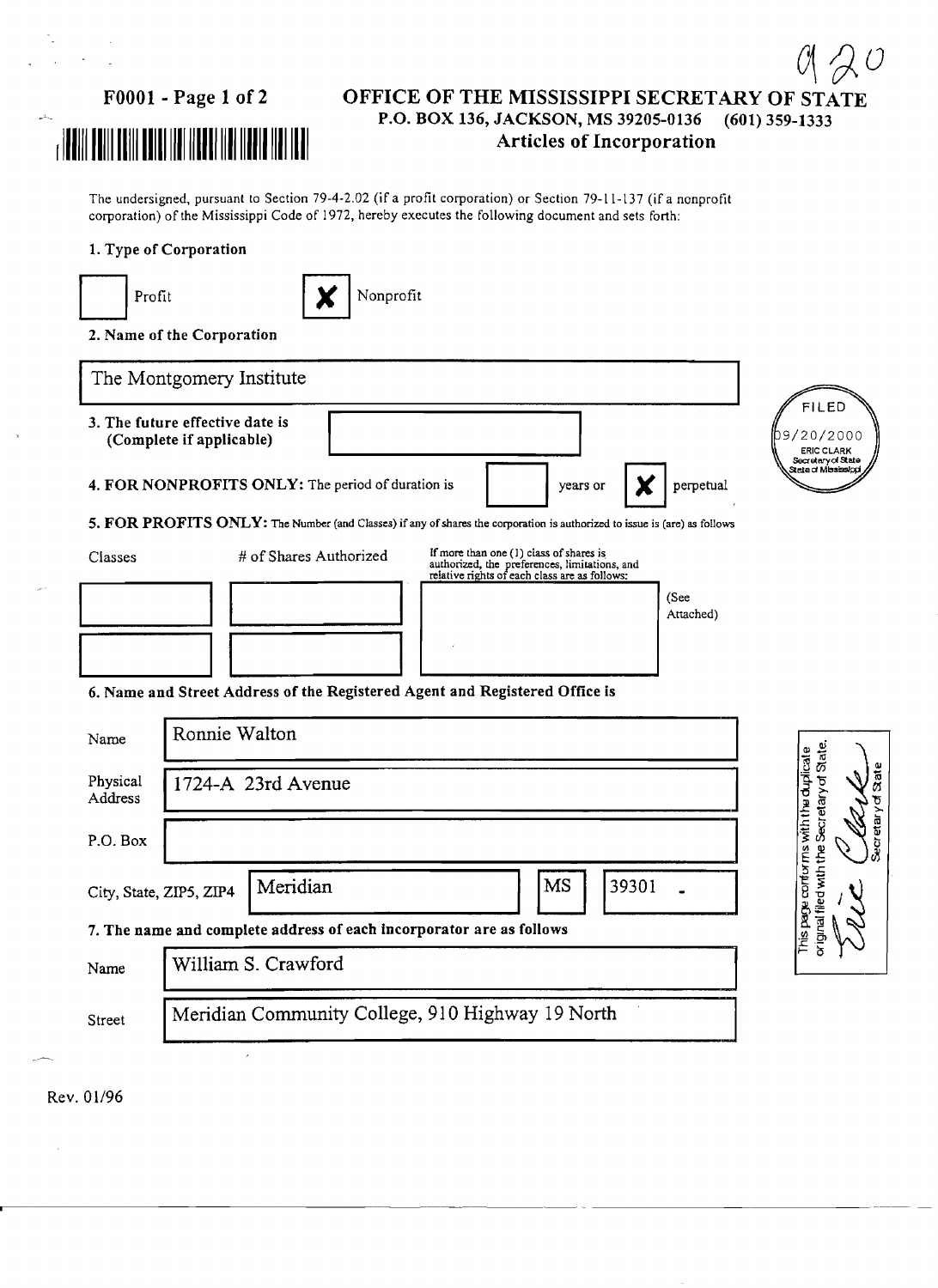Articles of Incorporation <sup>11111111111111111111111111111111111111111111111111</sup>

## FOOOI - Page 2 of 2 OFFICE OF THE MISSISSIPPI SECRETARY OF STATE P.O. BOX 136, JACKSON, MS 39205-0136 (601) 359-1333

| Meridian<br>City, State, ZIP5, ZIP4                              | <b>MS</b><br>39307 | -5890 |  |  |
|------------------------------------------------------------------|--------------------|-------|--|--|
| Name                                                             |                    |       |  |  |
| Street                                                           |                    |       |  |  |
| City, State, ZIP5, ZIP4                                          |                    |       |  |  |
| Name                                                             |                    |       |  |  |
| Street                                                           |                    |       |  |  |
| City, State, ZIP5, ZIP4                                          |                    |       |  |  |
| Name                                                             |                    |       |  |  |
| Street                                                           |                    |       |  |  |
| City, State, ZIP5, ZIP4                                          |                    |       |  |  |
| See Attached<br>8. Other Provisions<br>X                         |                    |       |  |  |
| 9. Incorporators' Signatures (please keep writing within blocks) |                    |       |  |  |
| Willow fr                                                        |                    |       |  |  |
|                                                                  |                    |       |  |  |
|                                                                  |                    |       |  |  |

This page conforms with the duplicate<br>original filed with the Secretary of State. **Splater** 

 $\hat{\boldsymbol{\beta}}$ 

.ev. 01/96

..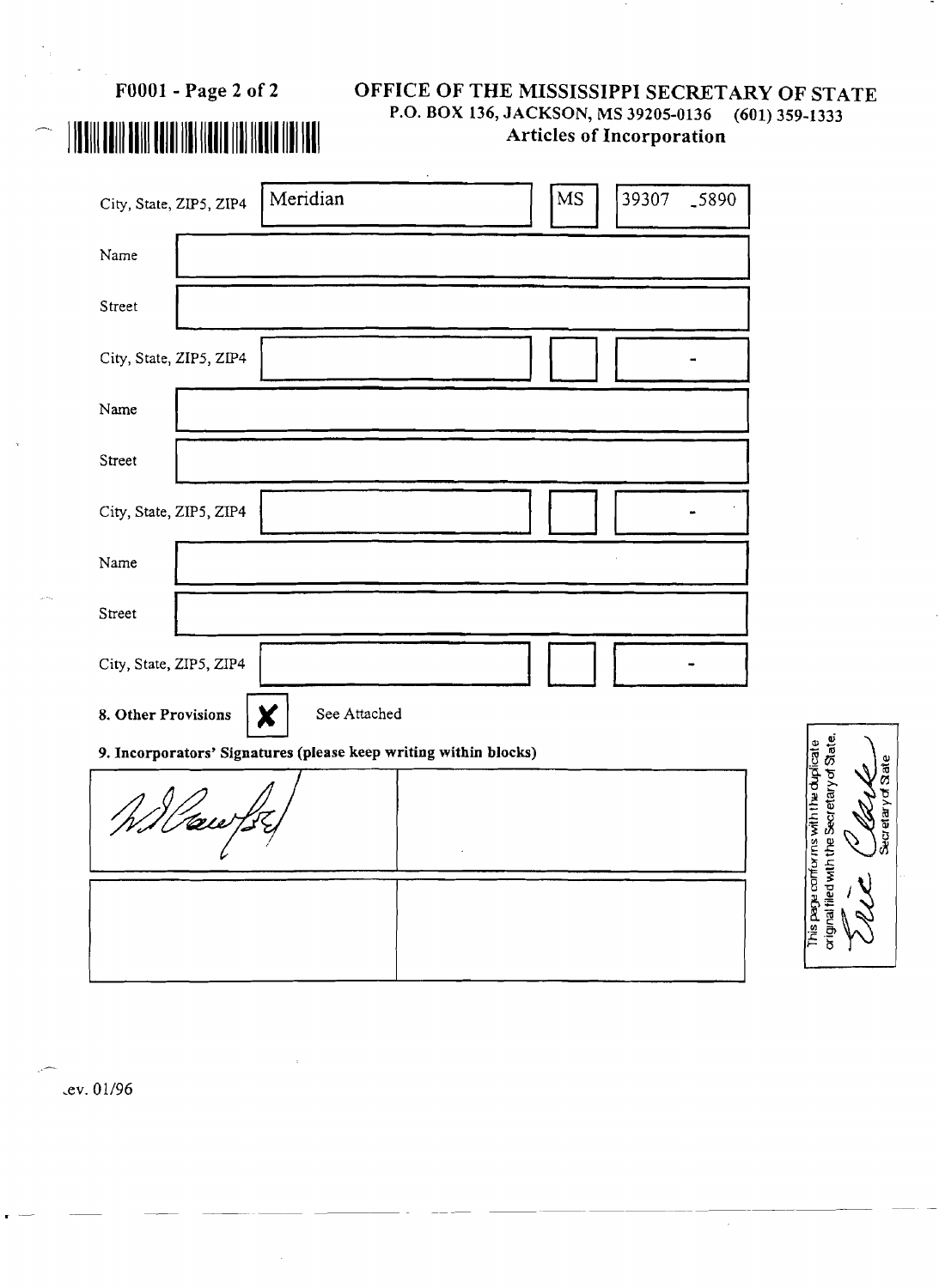#### **ARTICLES OF INCORPORATION OF THE MONTGOMERY INSTITUTE**

#### (A **Nonprofit Corporation)**

1.

#### The name of the corporation is "The Montgomery Institute" (the "Corporation").

#### II.

The Corporation is organized pursuant to the provisions of the Mississippi Nonprofit Corporation Act.

#### III.

#### The Corporation shall have perpetual duration.

#### IV.

A. The Corporation is a nonprofit corporation organized for the following exclusively charitable, and educational purposes within the meaning of section  $501(c)(3)$  of the Internal Revenue Code of 1986, as amended, or the corresponding provision of any future United States internal revenue law (referred to in these Articles of Incorporation as the "Code"): to train and develop individuals in leadership skills, promote strategic thinking about and analysis of societal issues for the betterment of the community in the eastern portions of Mississippi and western portions of Alabama, and to develop and disseminate information designed to promote human and  $_d$ infrastructure development in the eastern portions of Mississippi and western portions of Alabama; to acquire, establish, retain and maintain a fund or funds to be held, invested and used exclusivery in furtherance of such charitable and educational purposes; and to engage in any lawful act  $\frac{1}{2}r$ activities related to the foregoing that are consistent with the provisions of section 501(c)(3) of  $\Phi_{\rm g}^{\rm g}$  $\sum_{\alpha} \sum_{\alpha} \sum_{\beta} \sum_{\beta}$ **E.n.** 

B. The Corporation is not organized and shall not be operated for pecuniary gaps or profit. No part of the property or net earnings of the Corporation shall inure to the benefit of  $\frac{18}{418}$ individual, except as reasonable compensation for services actually rendered by such individual  $\mathbf{\tilde{g}}$ r as payments and distributions in furtherance of the purposes set forth in this Article IV. It  $\frac{3}{15}$ intended that the Corporation will qualify at all times as an organization exempt from federal income  $\sim$ tax under sections  $501(a)$  and  $501(c)(3)$  of the Code and that it will qualify at all times as an organization to which deductible contributions may be made pursuant to sections  $170(c)(2)$ , 642, 2055 and 2522 of the Code; therefore, notwithstanding any other provision in these Articles, the

Corporation shall never be authorized to engage in any activity except in furtherance of the purposes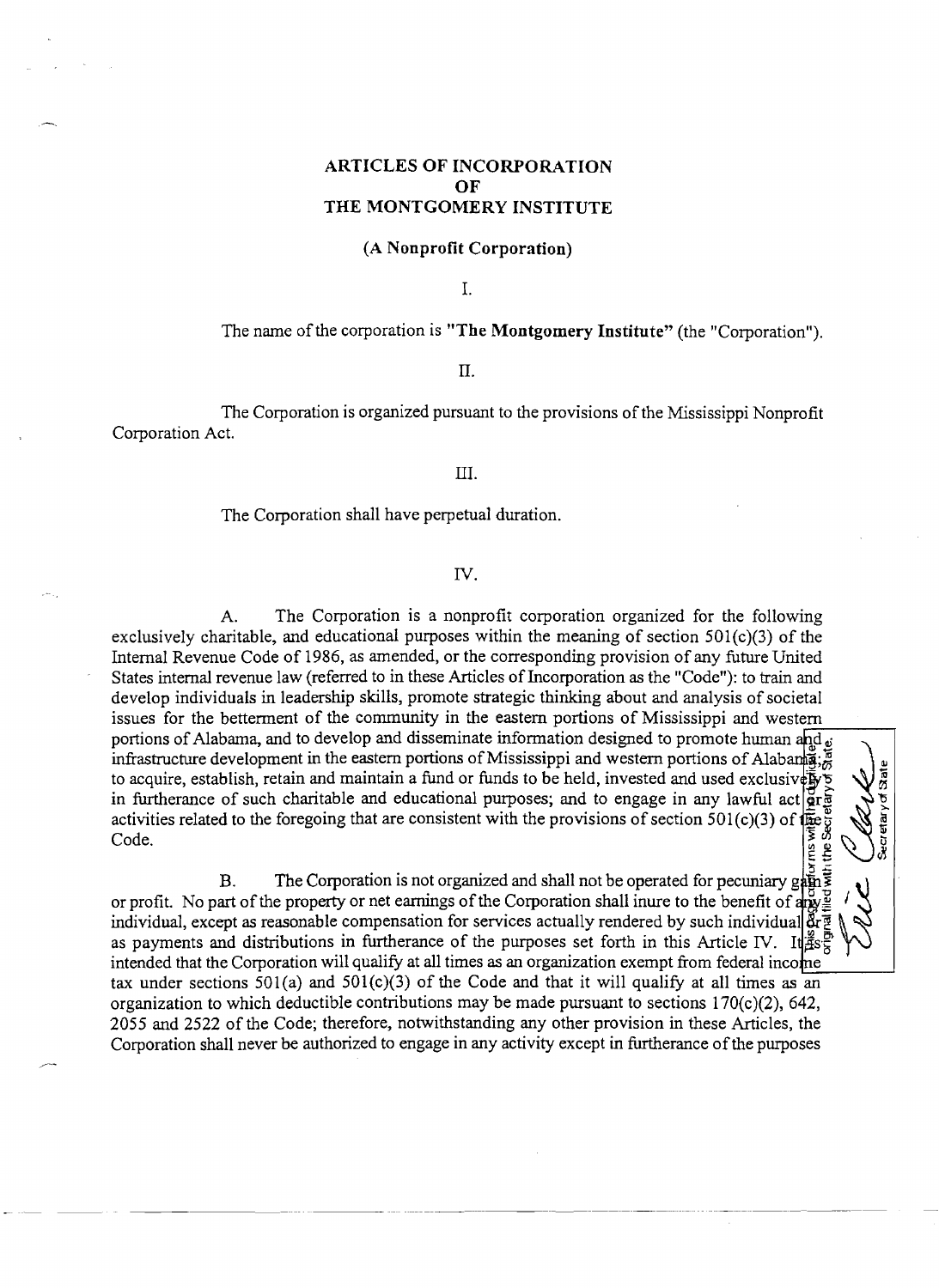for which the Corporation is organized, and the Corporation shall not carry on any activities not pennitted to be carried on (i) by a corporation exempt from federal income tax under sections 501(a) and  $501(c)(3)$  of the Code and (ii) by a corporation, contributions to which are deductible under sections 170, 642, 2055 and 2522 of the Code. The Corporation shall never directly or indirectly participate or intervene in (including the publishing or distributing of statements) any political campaign on behalfof(or in opposition to) any candidate for public office, and the Corporation shall not engage in any activities which would subject it to tax under section 4955 of the Code. No substantial part of the activities of the Corporation shall be devoted to attempting to influence legislation by propaganda or otherwise within the meaning of the proscriptive provisions of the Code, except as otherwise provided in section 501(h) of the Code, and its expenditures to influence legislation shall not exceed the permissible limits of sections 501(h) and 4911 of the Code, to the extent applicable, and shall not be of the type or magnitude which would subject the Corporation to tax under section 4911 of the Code. The Corporation shall not discriminate in conducting its affairs against any person on the basis ofrace, color, national origin, sex, age, or religion.

C. To the extent that section 4942 of the Code is applicable to the Corporation, the directors shall cause the Corporation to distribute amounts for each taxable year at such time and in such manner as not to become subject to the tax imposed by such section. Notwithstanding any other provisions of these Articles of Incorporation, to the extent that the following provisions of the Code are applicable, the Corporation and the directors shall not engage in any act of self-dealing which would give rise to any liability for tax under section  $4941(d)$  of the Code, shall not retain any excess business holdings which would subject the Corporation to tax under section 4943(c) of the Code, shall not make any investments in such manner as to subject the Corporation to tax under section 4944 of the Code, and shall not make any taxable expenditures which would subject the Corporation to tax under section 4945 of the Code.

#### V.

Unless otherwise provided in these Articles of Incorporation or in the Bylaws of the<br>Corporation, the Corporation shall have all of the powers conferred upon nonprofit corporations under the Mississippi Nonprofit Corporation Act, to be exercised solely in furtherance of  $\frac{1}{1!}e_{\omega}$ charitable purposes described in Article IV hereof. The Corporation shall have the power  $\frac{1}{400}$ authority to accept gifts and contributions, whether made by will or otherwise, in any form  $\frac{26}{9}$ property, but only if the objects specified by the testator or donor are within the objects and purpo $\frac{1}{2}$ of the Corporation.<br>  $VI.$ 

In the event of the dissolution of the Corporation, after payment of or provision  $\exp \mathbb{E}$ <br>all liabilities of the Corporation, all of the assets of the Corporation shall be distributed to, or inseg all liabilities of the Corporation, all of the assets of the Corporation shall be distributed to, or  $\frac{3}{100}$  assets shall be sold and the proceeds distributed to, another organization organized and operating  $\frac{6}{100$ the same or similar purposes for which the Corporation is organized and operating, or to one or more corporations, funds or foundations organized and operating exclusively for charitable, scientific, religious, literary or educational purposes, which shall be selected by the Board of Directors of the Corporation; provided, however, that any such recipient organization or organizations shall at that

.. \_---- ---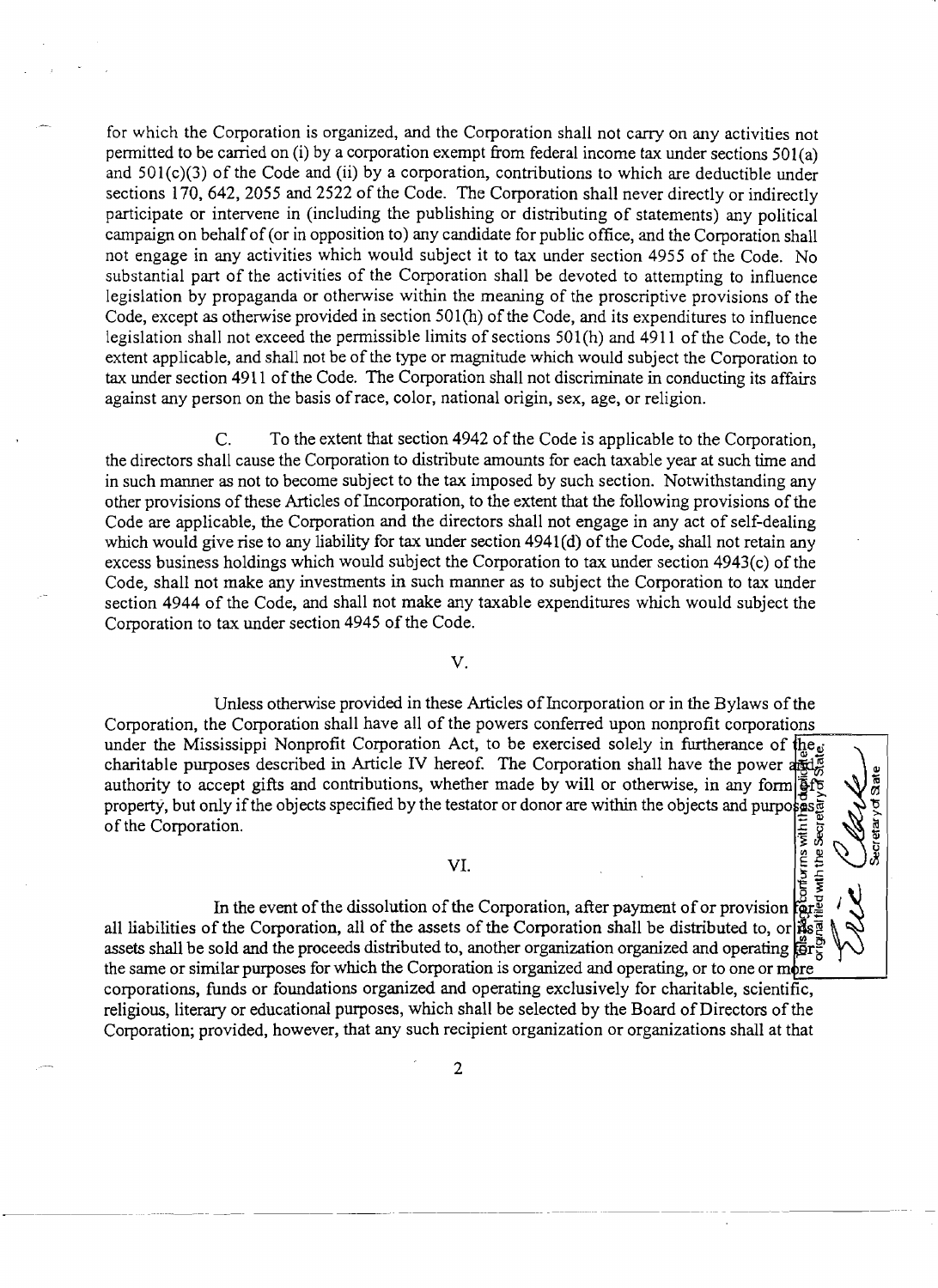time qualify either as a governmental organization operating for public purposes within the meaning of section l70(c)( l) of the Code or as a nongovernmental organization exempt from taxation under the provisions of section 501(c)(3) of the Code and described in section  $170(c)(2)$  of the Code. In the event that for any reason upon the dissolution of the Corporation the Board of Directors of the Corporation shall fail to act in the manner herein provided within a reasonable time, the senior judge of the Chancery Court of Lauderdale County, Mississippi shall make such distribution as herein provided upon the application of one or more persons having an interest in the Corporation or its assets.

#### VII.

The Corporation shall have no capital stock and it shall have no shareholders or members entitled to vote.

#### VITI.

The affairs of the Corporation shall be managed by a Board of Directors consisting of at least three (3) and no more than fifteen (15) members. The exact number and the method of election of the members of the Board of Directors, as well as any qualifications for being a member of the Board of Directors, shall be as provided from time to time by or pursuant to the Bylaws of the Corporation, except that the number of the members of the initial Board of Directors is fixed by Article IX of these Articles of Incorporation.

#### IX.

The initial Board of Directors of the Corporation shall consist of eight (8) members, who shall serve until the first annual meeting of the Board of Directors of the Corporation and whose names and addresses are as follows:

Mr. William S. Crawford 910 Highway 19 North Meridian, MS 39307-5890

Mrs. Ricky Tucker 8343 Russell-Topton Road Meridian, MS 39305

Mr. C.D. Smith 2310 7th Street Meridian, MS 39301

Mr. Haskins Montgomery P. O. Drawer S Bay Springs, MS 39422



3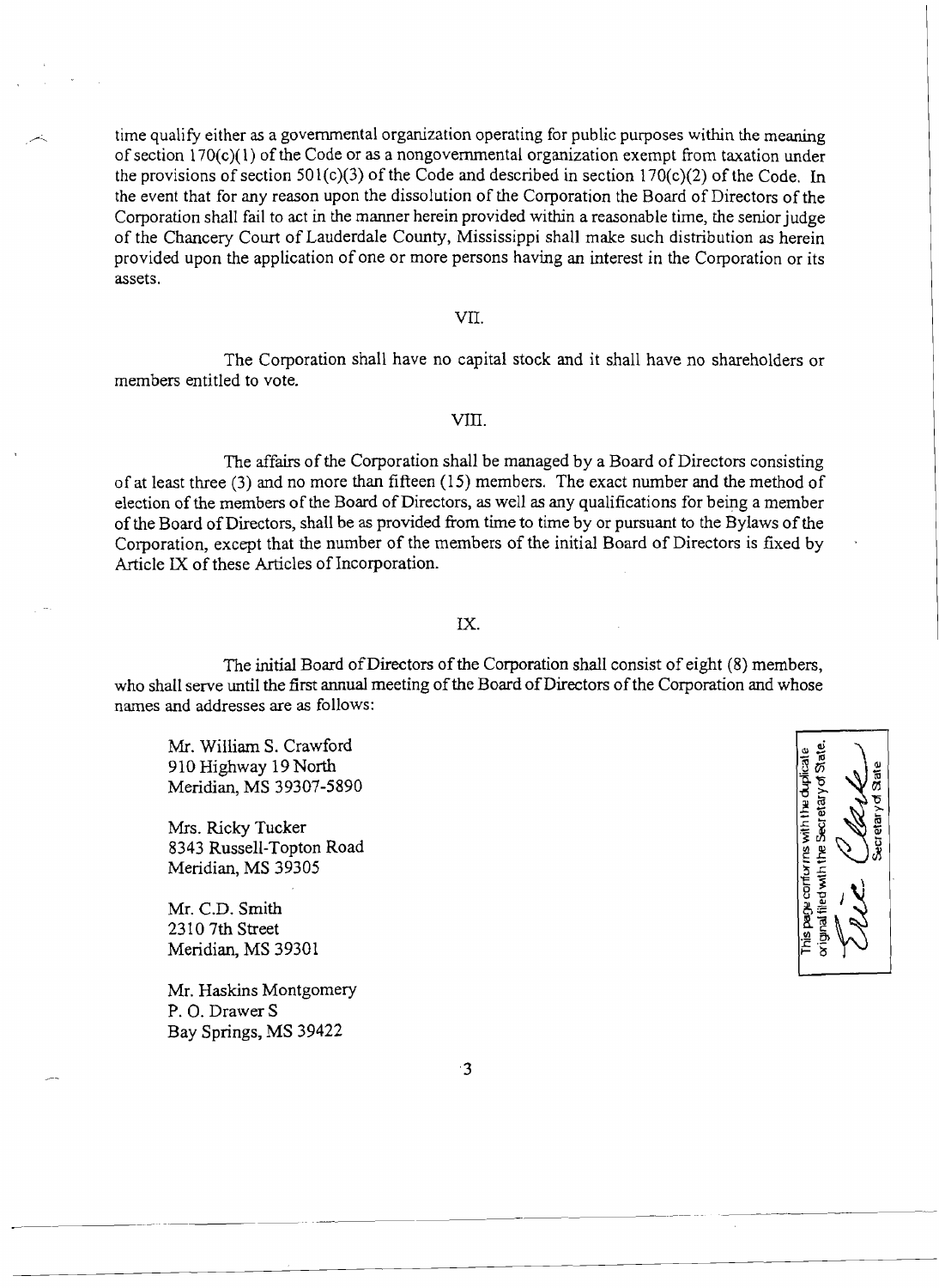Mr. J.L. White P. O. Box 216 DeKalb, MS 39328

Mrs. Toretha M. Johnson P. O. Box 292 Butler, AL 36904

Mr. Bill May 205 East Church Street Newton, MS 39345

Mr. Fred Blackledge 211 Ferrill Avenue Quitman, MS 39355

x.

(a) No director of the Corporation shall be personally liable to the Corporation for monetary damages for breach of his or her duty of care or other duty as a director; provided, that this provision shall eliminate or limit the liability of a director only to the extent permitted from time to time by the Mississippi Nonprofit Corporation Act or any successor law or laws.

(b) The Corporation shall indemnify any director or officer ofthe Corporation and may, at the discretion of the Board of Directors, indemnify any employee or agent of the Corporation who was or is a party or is threatened to be made a party to any threatened, pending or completed action, suit or proceeding, whether civil, criminal, administrative or investigative (other than action by or in the right of the Corporation in which he or she was adjudged liable to the Corporation) by reason of the fact that he or she is or was a director, officer, employee or agent of the Corporation, against any expenses (including attorney's fees), judgements, fines and amounts paid in settlement actually  $\frac{1}{2}$ . and reasonably incurred by him or her in connection with such action, suit or proceeding if he or  $\frac{1}{2}$ acted in good faith and in a manner he or she reasonably believed, in the case of conduct in his  $\ddot{\bar{\mathbf{g}}}$ her official capacity, to be in the best interest of the Corporation, and in all other cases, not opposed to the best interest of the Corporation, and, with respect to any criminal action or proceeding,  $\frac{1}{2}d\frac{1}{N}$ no reasonable cause to believe his or her conduct was unlawful; provided, that this provision shall  $^{\omega}_w$ provide for indemnification only pursuant to the procedures provided and to the extent permitted. from time to time by the Mississippi Nonprofit Corporation Act or any successor law or laws.

高勿 ecretaryd

≝ & |<br>@ Expenses (including attorney's fees) incurred by a director, officer, employee or age in defending any civil, criminal, administrative or investigative action, suit or proceeding shall  $\tilde{\mathbf{g}}$ e $\frac{1}{6}$ paid by the Corporation in the case of a director or officer and may, at the discretion of the Board ofDirectors, be paid by the Corporation in the case of an employee or agent in advance ofthe fmal disposition of such action, suit or proceeding upon receipt of an undertaking by or on behalf of such director, officer, employee or agent to repay such amount ifit shall ultimately be determined that he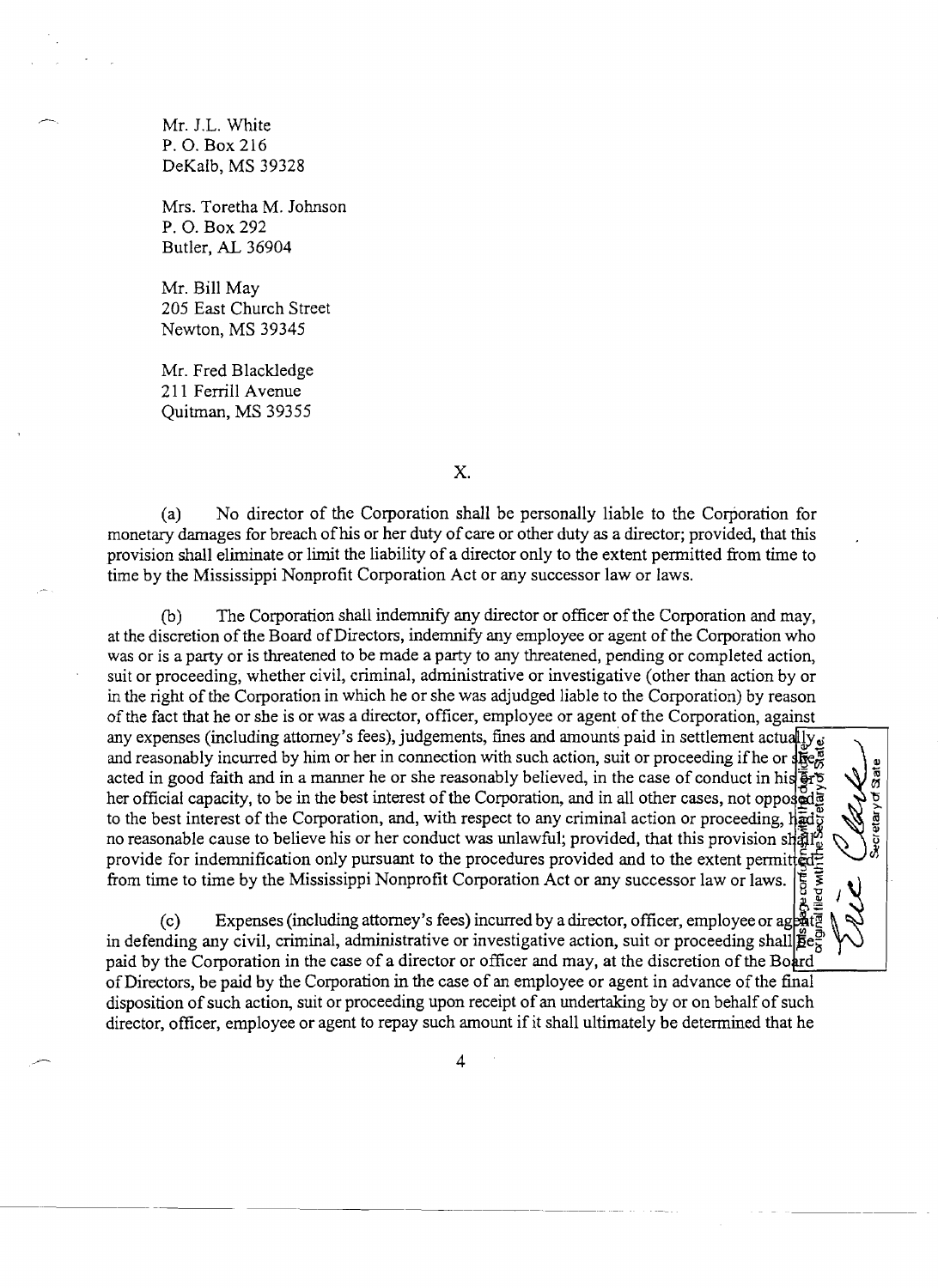or she is not entitled to be indemnified by the Corporation pursuant to the Mississippi Nonprofit Corporation Act or any successor law or laws. Such expenses (including attorney's fees) may be so paid upon such terms and conditions, if any, as the Board of Directors may deem appropriate.

XI.

The address of the initial registered and principal office of the Corporation is 1724-A 23rd Avenue, Meridian, Mississippi 39301 and the initial registered agent ofthe Corporation at such address is Ronnie Walton.

#### XII.

The name and address of the incorporator are:

William S. Crawford Meridian Community College 910 Highway 19 North Meridian, MS 39307-5890

#### XIII.

The Articles of Incorporation of the Corporation may be amended by the affirmative vote of two-thirds of the directors of the Corporation then in office as permitted in the Mississippi Nonprofit Corporation Code (or the corresponding provision of any future Mississippi nonprofit corporation law); provided, however, that no amendment may be made which would cause the Corporation no longer to be qualified as an exempt organization described in section 501(c)(3) of the Code.

IN WITNESS WHEREOF, the undersigned incorporator has executed these Articles IN WITNESS WHEREOF, the undersigned incorporator has executed these Articles of Incorporation.

 $\mathbb{E}$   $\mathbb{E}$   $\mathbb{E}$   $\mathbb{E}$ 1~il!2 <sup>15</sup> =Q) > .c .... ra  $\frac{1}{2}$   $\frac{2}{3}$   $\mathcal{C}$   $\mathcal{A}$   $\frac{5}{5}$ E'" \_ Vi <sup>11</sup> 3 .r: c- $\mathbb{E} \mathbb{E} \setminus \mathbb{E}$ يخ<br>2 يخ

5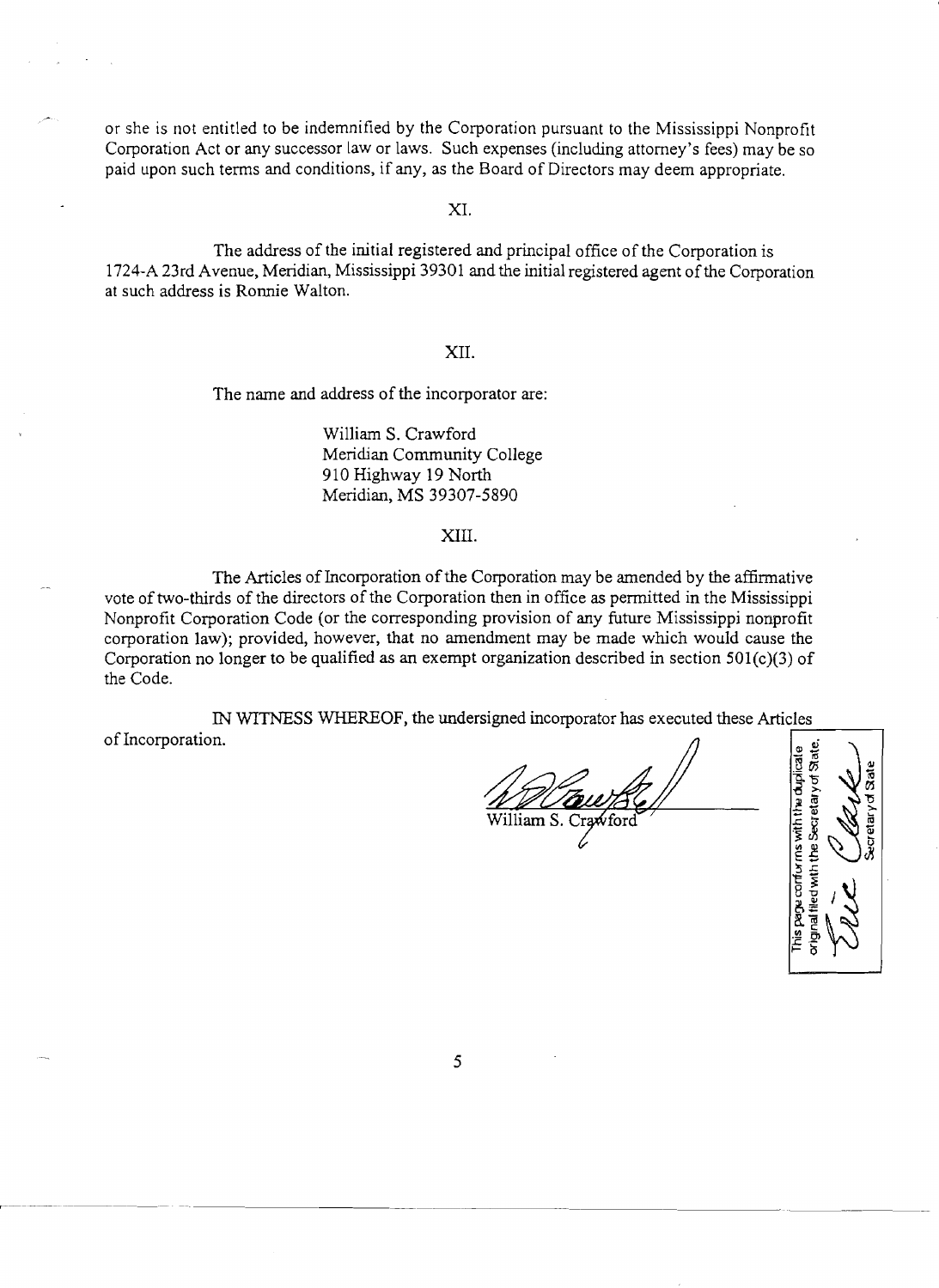### THE MONTGOMERY INSTITUTE

EIN: 64-0932080

**FORM 1023** 

EXHIBIT "B"

**Bylaws** 

 $\mathcal{A}^{\mathcal{A}}$